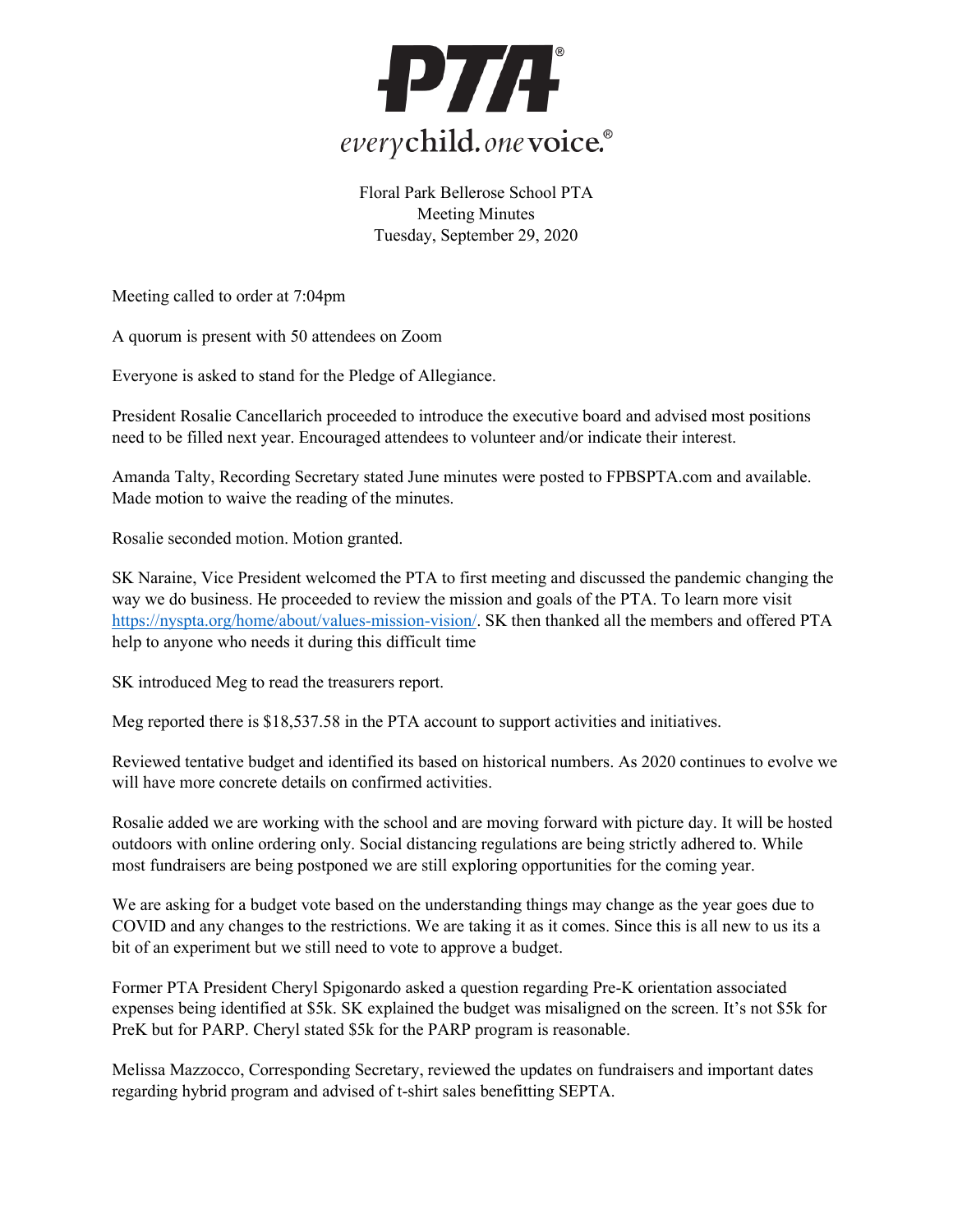Rosalie invited Superintendent Dr. Sottile to speak. Dr. Sottile commented on amount of attendees being good for first meeting of the year. She advised she has a hard stop at 7:30 to discuss the reconstruction project beginning on Floral Blvd. She will advise if it will impact any traffic flow or kids walking to the school, etc. She commended the PTA on the "most amazing celebration for our kids" the day of the  $6<sup>th</sup>$ Grade parade. She received a lot of emails from parents requesting it be done that way every year. The administration loved it and would be happy to continue it that way in the coming years.

Dr. Sottile stated she is looking forward to moving forward to implementing plans and keeping everyone safe while monitoring progress.

DR. SOTTILE: I know it's not an optimal year. Lots of things happening but I'm hoping it won't affect Nassau county. With that said we need to prepare for events that may happen such as classroom quarantines. We have to stick together and do what's safe and that's what we are preparing for. We must be prepared to manage individual schools. I thank you for your support and emails. I've pretty much gotten bck to everyone. I want to echo Melissa, we are going to stick to the tieline as long as we can. Mentioned picture day under tents. We are awaiting large tents which are coming. Sticking to plan do the best we can in uncertain times and stick together. I thank you for your input and suggestions which have been helpful. I'd like to publicly thank Laura Trentacoste for her service on the board of ed as well as the other members. Want to publicly thank Dominique and Jaime. And Juli our director of curriculum and officer viscusi who is always good for a smile and keeping us safe. There were a few questions that came in late today. Concerns regarding 900 hours. We are phasing in on moving everyone back into the building. We are on a good role with hiring and meeting the 180 day requirement. Next Weds. 10/7 we will be adding more live zooms. Teachers are preparing for that. Again, I am always available. You can shoot me an email. For those who have my cell you can call. We implemented new tree nut and peanut policy since children are eating in the classroom and we felt this was best. Through the hacking. I can't tell you how it feels on the first day of school to have your entire system corrupted with ransomware. It was devastating. It's still under investigation from the FBI. We did not lose student data and are fortunate. Who hacked us we don't know and we may never find out. I wish you all an amazing year. I will always be available anything you need reach out. Teachers are amazing wearing masks like troopers and following guidelines. Just can't thank you enough. Have a great school year.

Rosalie Thanked Dr. Sotille and proceeded to wish Officer Viscusi a Happy one year anniversary. She introduced Matt for those who may be new to the PTA. Coming up on my one year wedding anniversary. He is the school resource officer. Born and raised in FP. Went to JLC product of school system. Mother was a teacher. He monitors and ensures there are safety protocols in the school as well as provide safety education to students around topics including stranger danger, Halloween, bullying, lockdown drills, etc. Commends school staff and is looking forward to the rest of year.

Rosalie introduced Nurse Nora to give a brief statement.

NURSE NORA: Welcome back everyone hope everyone is well. Lots of kids feeling anxious coming back and I've gotten calls about that. We have the resources with school based mental health professionals, teachers and administrators. Thank you for your understanding regarding the COVID guidelines and restrictions. I know its frustrating because its allergy season but because of guidelines we have to get clearance letters from physicians. If it changes anytime soon we will change accordingly. I'm not looking to take up your time but its what we have to do right now to make sure everyone is safe. A few kids have gotten sick, but no one has tested positive for COVID. If and when it does happen we will deal with it. You can email or call me. I hope everyone has a great year.

Rosalie thanked Nurse Nora and introduced Mrs. Adams.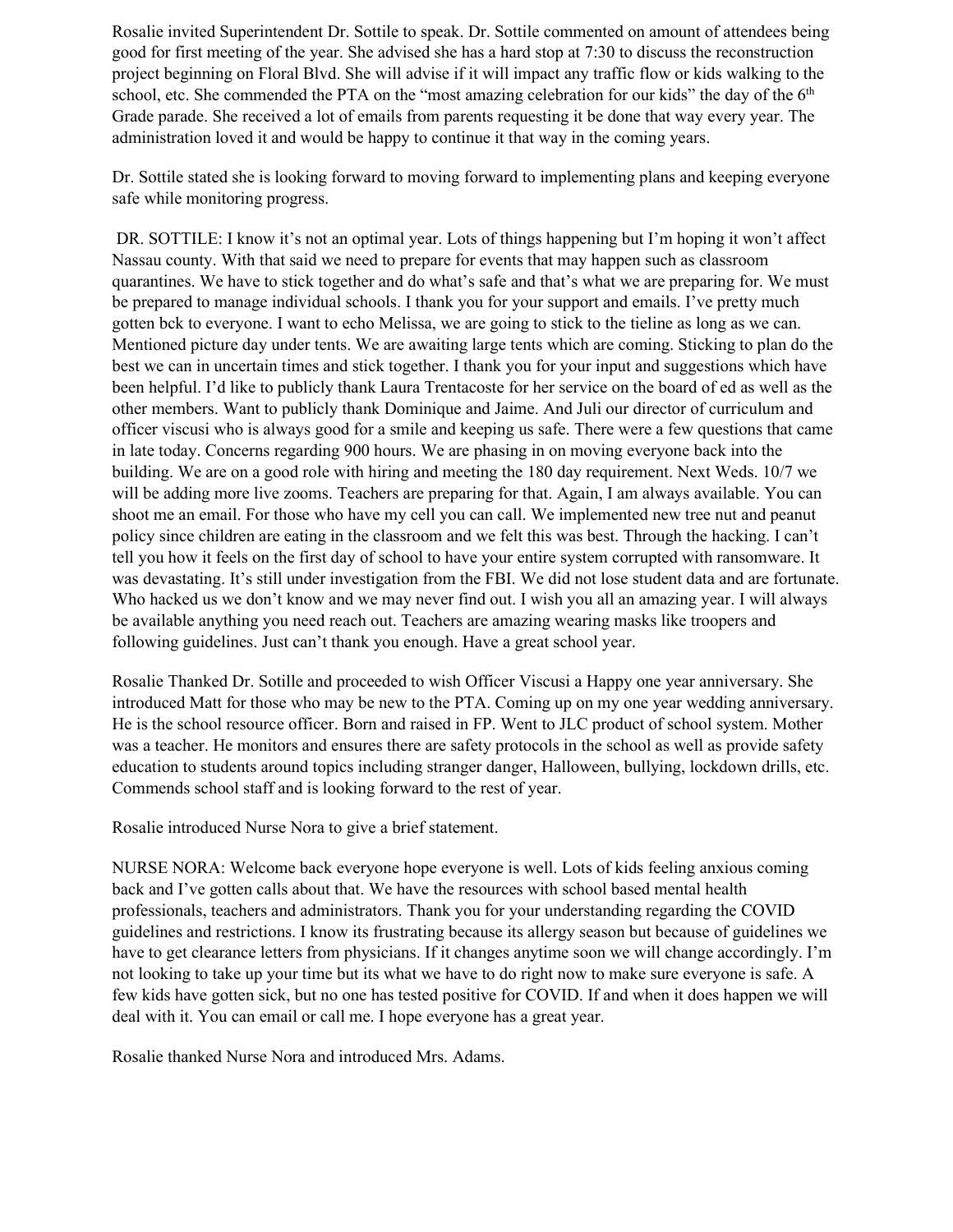MRS. ADAMS: Good evening it's great to be together. Welcome to a most successful, albeit unusual, start to the school year. Parents have done a fabulous job for adhering to the guidelines. Thank you Officer Viscusi for helping establish protocols for traffic flow outside and inside of the school building. We had our first lockdown drill and we were opening a Kindergarten classroom and then the kids started coming out and they thought Officer Viscusi was a superstar. I felt like I was with a Hollywood star you've already made an impression. Thanks to Mrs. Epstein who is always there for us. The measure of a truly successful school year are the smiles we see on the kids faces. We see smiles through their eyes. They are talking about things happening they can't wait to come into school. They are excited about the day and its a testament to the parents and teachers despite the changes. We've implemented mask breaks we have handwashing breaks and recess everyday. If you've had an opportunity to view them we have three tents put up and classes immediately went out for reading and yoga. We thank the district for putting outdoor tents into practice. Our PTA is doing a great job. We talk all the time and we are happy our picture day is going forward. We are finalizing the schedule. Remote by choice will also have an opportunity to participate in picture day. All that info is coming out soon. Me and Ms. Seibert are super excited to welcome PreK back next week. As we look ahead, we always talk about antibullying inclusion and kindness. We will continue Unity Day. It's a time we all join together. We really highlight that day through some of our activities. We want to thank everyone and please thank your children. They are coming to school and learning academically, social emotionally… they are fantastic. It's a pleasure to serve them. Thank you to the PTA. We know this isn't how we anticipated starting the school year.

Rosalie stated we will be staying late for picture day so all children can participate. I've gotten many questions regarding the Halloween party and dance. Normally we have 150 or more people and cannot now because of the 50 pp restrictions. We will not have the halloween dance because we don't want to have to turn any child away.

Melissa Mazzocco suggested having a Halloween house decorating contest. We have to figure out a way to get that done to vote and participate. People can sign up you post your address and the kids can visit those houses and they can vote for the best house. Winner gets a prize so we can do something fun for kids.

Rosalie opens the floor for comments. For those not comfortable commenting publicly please do so via email. Membership expires so if you are a current member please be advised 9.30 is the last day of last years membership so its time to renew. We will send a textcaster with the link. You can pay right online. We would appreciate it if you would do so online. On the main website there is a link to join or renew. We express sincere gratitude to all essential workers and front line responders. So remember our loved ones and those we've lost. We aren't guaranteed tomorrow so appreciate today.

SK just advised he is a den leader at the school and his wife and Amanda Talty are involved with Girl Scouts and Boy Scouts. You can reach out to us to sign up. Ms. Adams stated there is now a district community site for flyers, announcements, etc. Rosalie provided information re: SEPTA and contacting Lois.

Public Question and Answer Session:

Q: What does it mean to be a member of the PTA?

A: Rosalie: Our primary purpose is to advocate for the children. We engage volunteers to provide programming and support and excitement to the lives of students. We cannot do things the way we have. We try to ensure children's home lives are sound and if there are any issues we can help advocate for the children. You can visit NYS PTA website for more information. Melissa adds the membership dues you pay are one of the biggest sources of revenue to underwrite programs we host.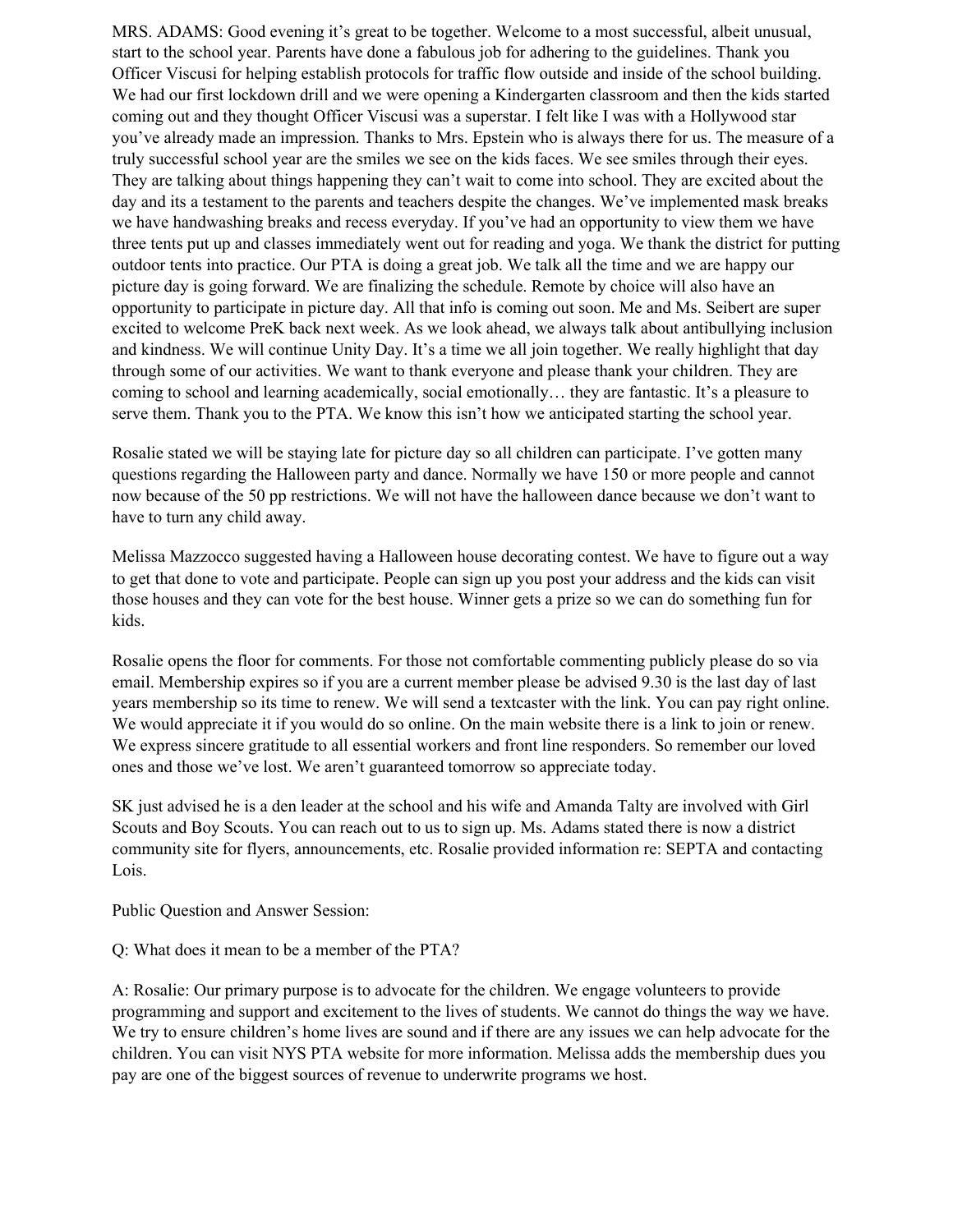Q: Do you have to be a member to benefit from the services provided?

A: Rosalie: You do not need to be a member to benefit from services. In order to vote you must be a member. If you require assistance that is available regardless of membership status. You can email the PTA if you need support. You can contact administrators. If you feel intimidated, you can speak to Nurse Nora or Officer Viscusi.

Q: Thanks to the PTA and Rosalie for hosting, I wanted to respect Dr; Sottiles time, butI want to revisit the questions about the 180 days and 900 hours. If the kids are supposed to get 5 hours a day of education but it comes to 4 hours and 10 min how does that work?

A: Dr. Mulcahy stated we are looking at the programs and phasing in students. We are looking at Specials. We are looking at getting everyone in for more hours. When we look at 900 hours, how do we count, do we count, "teacher contact time" toward that number? Our intent is to look at that after getting in 4-6 grade 5 days. Then we will send a letter to families asking about any changes to remote self selections. Next conversation will be about expanding the school day.

Q: My understanding is that the day was shortened to move prep period and lunch to end of day. The schedule I was provided and reviewed shows there is prep and lunch on the remote schedules. Can you explain?

A: Dr. Mulcahy: Remote is on the JLC schedule 815-245 and provides teachers latitude to do social emotional learning or provide flexibility to accommodate family schedules. If we did go all remote the schedules would move to same schedule. If you received a schedule that says something different please send a copy of the schedule to review so we can discuss with teachers.

Q: Regarding the Cohort A loss of Mondays, is this time going to be added back for those children?

A: Dr. Mulcahy stated they were discussing how they were using Wednesday to normalize the amount of days prior to determining kids would return 5 days a week. While I don't believe we are going backward at this point, at any point in time all our programs are vulnerable and we may have to go back to hybrid or all remote. We are all crossing our fingers but should we have to do that we will look at the lost Mondays to normalize for the rest of the year.

Q: Can Nurse Nora review again if we decide to keep them home if they are sick what do we do?

A: If I call you that your child is sick or you call them in sick and they have symptoms that are COVID like – I can send around the CDC's list but mostly its what you already know ie loss of taste and smell, sniffles, etc. It is a wide range of symptoms. If they have any of that they need to go to the physician or walk in clinic and get a letter from the physician that they are cleared to go to school. Some children have come back immediately with a letter, some have been tested for COVID. Its up to the physician.

Q: Last time we met the nurses station went to the PreK room for space. Where is PreK being held?

A: Mrs. Adams stated we have 2 classrooms. One is next to nurse and, after construction this summer concluded, now the art room is a PreK room.

Q: Where will art be when we get back?

A: Adams: We are in discussion about that. They did construction in science room so it may go there. Final decision is pending

Q: I got notification that they aren't giving nebulizer treatments in school.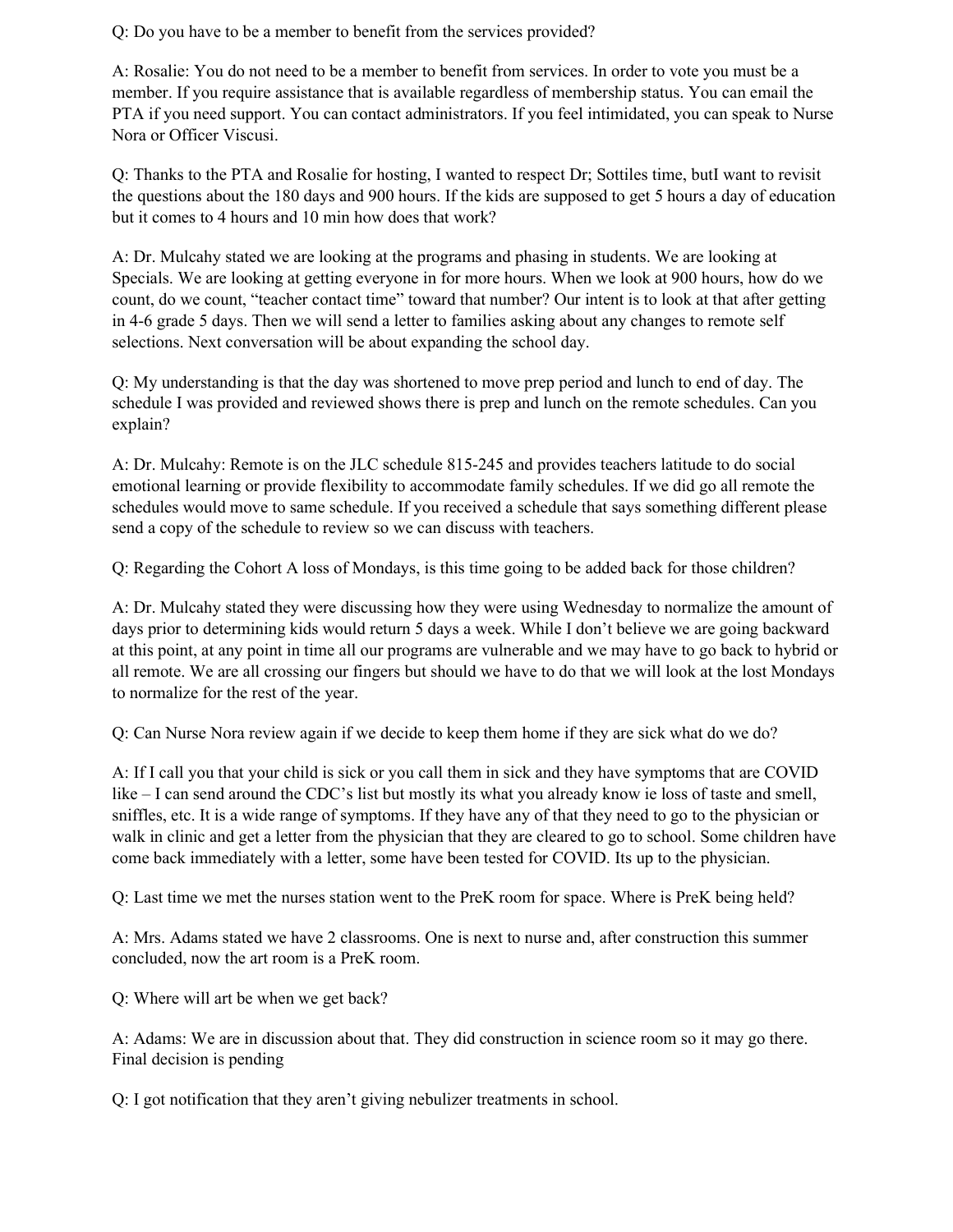A: Epstein, the state is asking nurses to have parents ask for an inhaler instead of the nebulizer. When I reached out to state, the fist choice would be for me to have a room just for them which we cannot accommodate. The second option was a well-ventilated area with windows and a door. If I have to give a nebulizer treatment I'll move them to the door and allow them to use nebulizer there.

Q: In the event we have to go full remote, is there any planning to put a specialized teacher for the Remote ICT classes instead of pulling them out for 40 minutes.

A: Mulcahey: One of the struggles districts are having is managing their programs (ICT/Special Ed). We are monitoring how students are responding. Special Education parents had an opportunity to review growth and IEP goals for which teachers are responsible for progress monitoring. For students recieving accommodations, if they aren't progressing accordingly we revisit their plan. To match the integrated coteaching and 1:1 aides is an impossible situation. Our 40 minute groups are small. We were able to create an even smaller group and we will reevaluate our programs. Focus is on IEP goals and progress.

Q: IEP's state its supposed to be integrated co-teacher.

A: Mulcahey: Its being reviewed on ongoing basis.

Q: I was wondering how the PreK rooms will be cleaned between am and pm?

A: Adams: They will be cleaned when morning session leaves and the teachers and aides will clean prior to next group entering including toys, sneeze guards, etc.

Q: Will aide be escorting them to bathroom?

A: Adams: Yes.

Q: Curious regarding Cuomo's 5% vs. City's 3% (COVID Positive Rate to trigger closures) What's the threshold for us?

A: Nora: Nassau hasn't said yet. Its on a case by case basis. We have to advise when we have cases but the state will guide us.

Q: There exists a possibility that JLC could close but not us?

A: Adams: Yes, if we get a case in the classroom we quarantining the class. If its more the state will guide. I think it will be a percentage of the total school population but we don't know for sure yet.

Q: If art goes into science where does science go?

A: Adams: Science is in the classroom. We do not have a science teacher.

Q: Will this continue in the future? Is this a forever change or a temporary change due to COVID restrictions?

A: Adams, teachers are expanding program with STEM. The former science teacher is a 4<sup>th</sup> grade teacher now.

A Continued: Mulcahey, The conversation is ongoing and will be revisited at the end of the school year. We collapsed approximately 4 classes in the district into 11. To maintain staffing levels, we will start conversation in January.